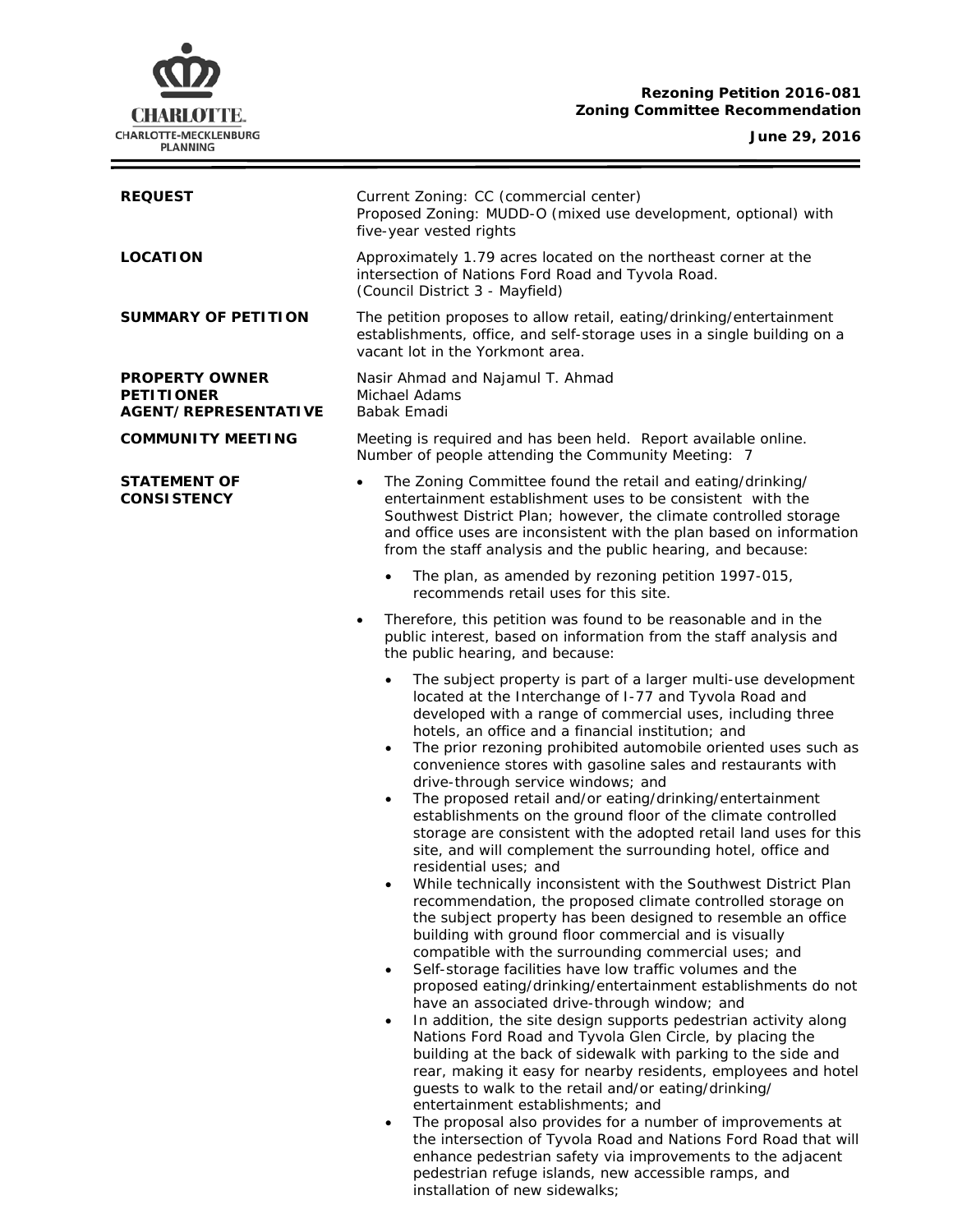By a 6-0 vote of the Zoning Committee (motion by Majeed seconded by Sullivan). **ZONING COMMITTEE ACTION** The Zoning Committee voted 6-0 to recommend **APPROVAL** of this petition with the following modifications: Site and Building Design 1. Amended the "Development Data Table" to reflect a minimum of 50 parking spaces provided. The site plan from the hearing showed +/- 60 parking spaces provided. Staff does not have an issue with this change because 50 spaces provided are greater than the minimum required by the proposed zoning district. 2. Amended the site plan and Note 6C to provide a minimum eight-foot sidewalk along Tyvola Glen Circle abutting proposed on-street parking and loading. 3. Committed to remove "Optional Provision" Note 3A, related to landscaping along Nations Ford Road, in its entirety and provide a new note under "Streetscape and Landscaping" that specifies the commitment to maintain the existing landscaped buffer except where the building fronts Nations Ford Road. Signage 4. Added an optional provision stating the petitioner may provide two additional detached signs at a maximum of eight feet in height and 120 square feet in area. 5. Committed to amend "Optional Provision" Note 3C to reduce the maximum sign area from 120 square feet to 65 square feet. 6. Committed to amend the western possible sign location to show the sign on the site along the edge of the right-of-way. 7. Committed to amend the parking screening so that it is behind the eastern possible sign location. **Other** 8. Added a note limiting the hours of operations for the storage facility from six am to ten pm. 9. Committed to file an Administrative Amendment, prior to the rezoning decision, to the previously approved overall (1997-015) site plan to reflect changes made to update the entitlements for the overall site. REQUESTED TECHNICAL REVISIONS Site and Building Design 10. Specified the setback from the existing curb along Tyvola Glen Circle. 11. Removed "(Note: Original Rezoning 1997-015 allowed for a max building height of 2 stories for this parcel)" from the "Development Data Table." 12. Committed to remove the tree save area from the right-of-way at the corner of Nations Ford and Tyvola. 13. Committed to amend the maximum building height in the "Development Data Table" and Note 5A by changing "or" to "and not to exceed" and remove the following from Note 5A "(Note: previous rezoning for this parcel 1997-015 allowed for a maximum building height of 2 stories for this parcel)." 14. Committed to change measurements for setbacks along Tyvola Road and Nations Ford Road to reflect a measurement from the back of curb because in the MUDD (mixed use development) zoning district setbacks are measured from the future back of curb and CDOT has confirmed the curb locations depicted on the site plan are accurate. **Transportation** 15. Amended the label for the location of sidewalk and planting strip along Tyvola Road by changing the last sentence to say "Final location of these elements may be modified pending NCDOT review

and approval during construction plan review."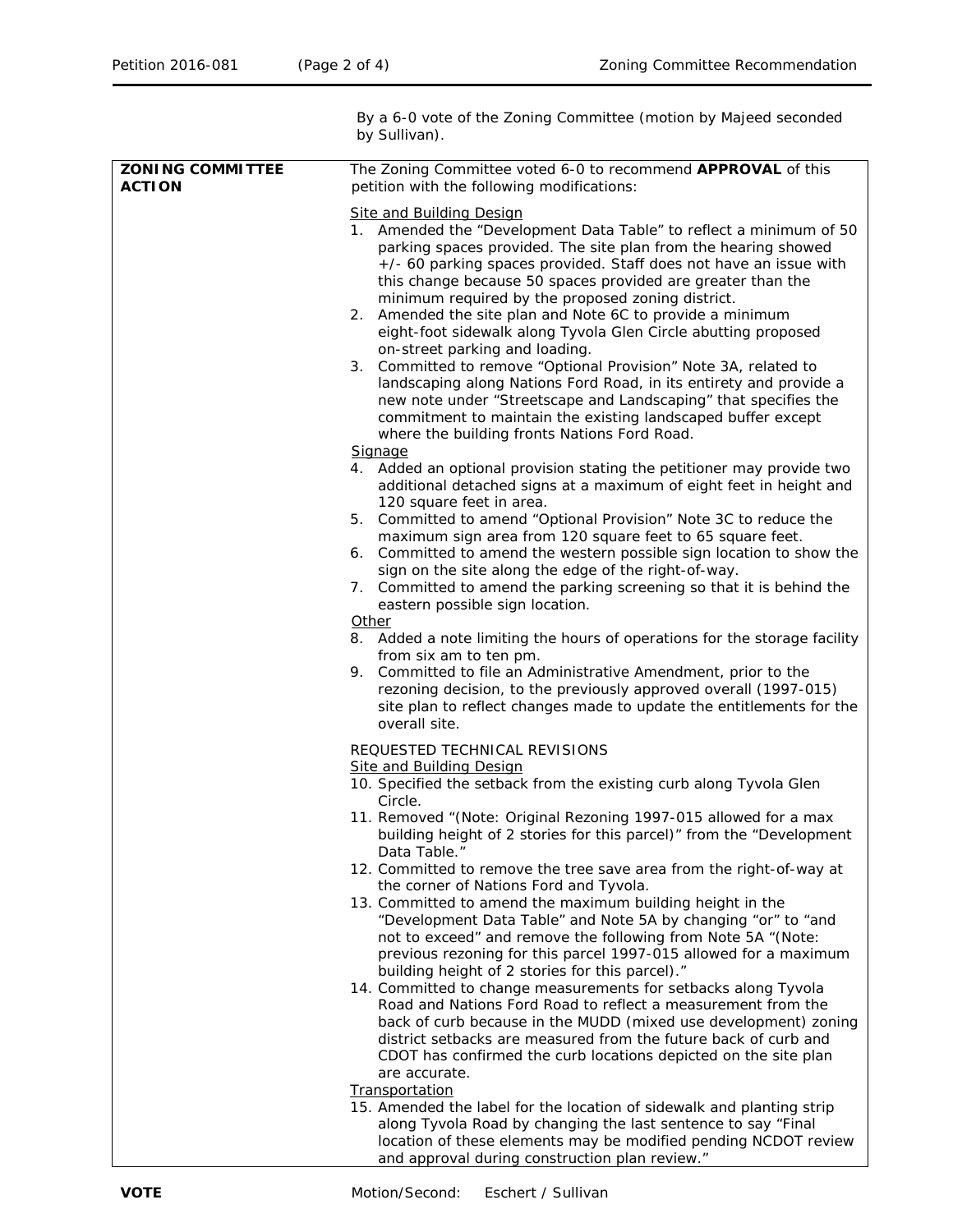| Petition 2016-081                            | (Page 3 of 4)                         | Zoning Committee Recommendation                                                                                                                                                                                                                                                                                                                                                   |  |  |
|----------------------------------------------|---------------------------------------|-----------------------------------------------------------------------------------------------------------------------------------------------------------------------------------------------------------------------------------------------------------------------------------------------------------------------------------------------------------------------------------|--|--|
|                                              | Yeas:<br>Nays:<br>Absent:<br>Recused: | Eschert, Labovitz, Lathrop, Majeed, Sullivan, and<br>Wiggins<br>None<br>Dodson<br>None                                                                                                                                                                                                                                                                                            |  |  |
| <b>ZONING COMMITTEE</b><br><b>DISCUSSION</b> |                                       | Staff provided a summary of the petition and noted that the petitioner<br>had committed to addressing the outstanding issues listed in the<br>Zoning Committee agenda. Staff noted that the retail and/or<br>eating/drinking/entertainment uses were consistent with the adopted<br>plan but the office and self-storage uses were inconsistent with the<br>recommend retail use. |  |  |
|                                              | plan.                                 | A commissioner asked about the status of the outstanding issues. Staff<br>stated that the petitioner had committed in writing to addressing the<br>outstanding issues as requested and they were working on the<br>requested administrative amendment to the previously approved site                                                                                             |  |  |
|                                              |                                       | There was no further discussion.                                                                                                                                                                                                                                                                                                                                                  |  |  |
| <b>STAFF OPINION</b>                         |                                       | Staff agrees with the recommendation of the Zoning Committee.                                                                                                                                                                                                                                                                                                                     |  |  |

# **FINAL STAFF ANALYSIS (Pre-Hearing Analysis online at [www.rezoning.org\)](http://www.rezoning.org/)**

## **PLANNING STAFF REVIEW**

## • **Proposed Request Details**

- The site plan accompanying this petition contains the following provisions:
- Allows 10,000 square feet of retail and/or eating/drinking/entertainment establishments, 1,000 square feet of office, and 80,000 square feet of climate controlled storage, for a total 91,000 square feet in a single building.
- Proposes a maximum building height of 5 stories and not to exceed 60 feet.
- Proposes the following optional provisions:
	- Allow surface parking and maneuvering between the permitted use and the required setback along Tyvola Road. In areas where this occurs, the petitioner commits to a combination of tree save and supplemental planting between the parking area and the public right-of-way. These improvements may occur within the 35-foot setback on Tyvola Road. The petitioner commits to enhanced landscaping in these areas equivalent to the standards of a 35-foot "Class C" buffer.
	- Allow two additional detached signs at a maximum of eight feet in height and 65 square feet in area.
- Accesses the site via Tyvola Glen Circle which connects to Nations Ford Road, and a private drive off Tyvola Road.
- Provides a number of improvements to pedestrian facilities surrounding the site including: new eight-foot planting strip and six-foot sidewalk along Tyvola Road and the private drive connecting to Tyvola Road; a new eight-foot planting strip and six-foot sidewalk along Tyvola Glen Circle except a minimum eight-foot sidewalk will be installed and the planting strip may be eliminated adjacent to on-street parking to maintain access; new accessible ramps at the intersection of the private drive and Tyvola Road and at the intersection of Nations Ford Road and Tyvola Road; and improvements to the pedestrian refuge island in the area which will also be improved with new sidewalk, associated accessible ramps and replacement of curb as necessary.
- Provides on street parking/loading spaces along Tyvola Glen Circle.
- Identifies the location of a potential bus waiting pad to be installed per CATS standards on the north side of Tyvola Road between Nations Ford Road and the private drive.
- Provides elevations and proposes building materials will be a combination of some or all of the following: brick, concrete, decorative concrete masonry units, EIFS, EIFS brick, architectural metal, metal panels, storefront clear glass, spandrel glass, architectural metal and vinyl railings and accessories. Windows will be a combination of vision glass, spandrel glass, and screened framed opening. Building entrances will have architectural metal or fabric canopies and awnings.
- Limits the hours of operation of the self-storage facility to six am to ten pm.